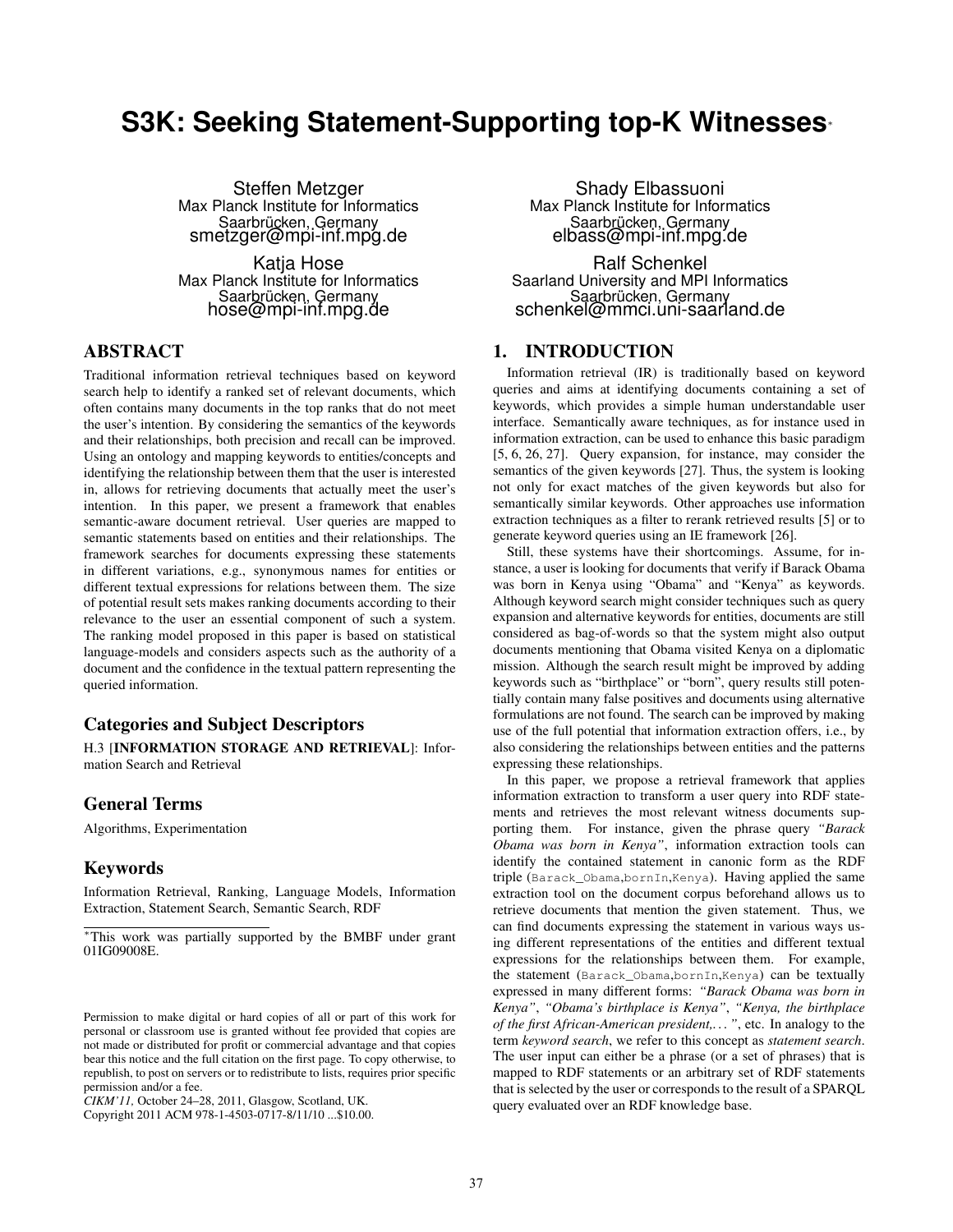To make this work, our framework requires some information: entity and relation dictionaries. For each entity, an entity dictionary contains a set of possible textual expressions denoting the entity. For instance, for the entity Barack\_Obama the following expressions are associated: *"Barack Obama"*, *"Obama"*, *"the first African-American president"*. Each of these expressions can be weighted to reflect how likely it represents the entity. This information can easily be obtained from large knowledge bases such as YAGO [33]. A relation dictionary provides a set of textual expressions or patterns for each relation. For instance, the relation bornIn can be expressed using the following patterns: *"X was born in Y"*, *"Y, the birthplace of X"*. Each such pattern can be associated with a confidence weight reflecting how well it expresses the corresponding relation. Such patterns for relations can be extracted using an information extraction tool such as [21]. After having applied such information extraction techniques to a corpus of documents, we can derive indexes that relate factual statements, entities, and their relations to documents. And we can use this information to retrieve a set of documents that satisfy the user's information need.

Given a user query, there are two important steps: (i) transform the user query into a set of statements and (ii) ranking matching documents according to their relevance. In this paper, we focus on the second problem and assume that the first one can be solved using information extraction tools [21, 33]. Consider, for example, again our example statement (Barack\_Obama,bornIn, Kenya). Documents containing this statement multiple times should be ranked higher than documents that only casually mention it. This is similar in spirit to the term frequency in traditional IR models. In addition, an appropriate ranking model also needs to consider how well the statement is expressed in the document. For example, a document containing the sentence *"Barack Obama was born in Kenya"* should be preferred over a document stating *"Obama spent his childhood in Kenya"*. This can be achieved by exploiting confidences associated with the patterns. Another important aspect that an appropriate ranking model needs to consider is the *on-topicness* of a document. Biographical pages about Barack Obama, for instance, are more likely to be relevant than a news article that simply mentions the claim that he was born in Kenya as a side note. Furthermore, authoritative pages such as http://www.whitehouse.gov/ should be preferred over documents such as blog entries. This is similar to authority-ranking in traditional IR.

In summary, this paper introduces the notion of *statement search* and proposes a framework that enables semantic-aware document retrieval by mapping user queries to semantic statements and retrieving witness documents expressing these statements in different textual forms. We propose an appropriate ranking model based on statistical language-models that considers the following criteria: 1) statement frequency, 2) pattern confidence, 3) entity occurrences, and 4) page authority.

The rest of the paper is organized as follows: we first discuss related work in Section 2 and provide background on information extraction in Section 3. Section 4 gives an overview of statement search. While Section 5 introduces the framework implementing statement search, Section 6 presents the ranking model that the framework relies on. Finally, Section 7 presents evaluation results and Section 8 concludes the paper with an outlook to future work.

#### 2. RELATED WORK

Utilizing information extraction (IE) techniques to support keyword-based document retrieval has been studied in the literature [5, 15, 27]. While applying such techniques can improve the performance of a keyword-based document search engine by providing some understanding of the underlying information need of a user, these approaches usually only use additional techniques extending existing information retrieval (IR) algorithms.

Recently published approaches try to integrate ontological knowledge databases with document retrieval techniques. Pound et al. [26] propose a framework using descriptive structured queries with keywords as basic operators. A query is assumed to describe a set of entities by a set of constraints. After resolving the entities that satisfy the query constraints using an ontological knowledge base, the framework retrieves documents containing references to those entities. However, the retrieved documents do not necessarily contain the relations given as constraints in the query. Hence, looking for a US President born in Hawaii, President Obama would probably satisfy the statement and the retrieved documents would include documents containing Obama and a reference to Hawaii, but the documents are not necessarily talking about the claim that he was born in Hawaii. In contrast, our system also ensures the presence of the relation in retrieved documents. While the proposed framework is similar to ours to some extent, the authors focused on the query language and used an ad hoc tf-idf approach for the ranking whereas our work focuses on the ranking of result documents. Still, the proposed query language could be combined with our ranking mechanism.

Bear et al [5] couple an NLP information extraction tool with an information retrieval engine by using it as a re-ranking filter for result lists obtained from the IR engine. They report only small gains by their technique compared to the results of the IR engine alone. A similar combination is proposed by Hearst [15] for the particular domain of topic based sentiment analysis.

Similarly, Blanco, and Zaragoza [6] examine ranking of support sentences for entities. Given a keyword query, they aim at finding entities in context answering the query, i.e., support sentences that explain why an entity is an answer to the query. The paper compares a number of different ranking approaches for the support sentences. In contrast to our approach, the sentences are ranked based on entities, not on statements.

Fagin et al. [13] investigate how to interpret keyword queries, given an auxiliary database providing semantic concepts for entities and relations. Given a keyword query, their technique can produce various interpretations that (partially) match the given keywords to semantic concepts or relations. For instance, it is not clear whether the keyword query "buzz price" refers to documents containing those words explicitly, documents about the Disney affiliated economist Harrison "Buzz" Price, or documents stating the price of the "Buzz Lightyear" toy. These *parses* of a keyword query – and documents containing expressions of such a parse – can be ranked by their specificity. Using this terminology, our approach is given a specific parse (or a set of parses) as input. Instead of considering different interpretations of the query, the problem we focus on is to rank the documents containing textual manifestations of the given (set of) parse(s).

Sereno et al. [30] as well as Uren et al. [34] propose a set of tools to annotate documents, especially research documents, with ontological expressions (claims) that form a claim network that can be browsed and searched. While claims can be seen as statements, their annotating approach is semi-automatic while our approach tries to automatically annotate documents with contained statements. This kind of search analysis focuses on the claim network, while we investigate document based rankings.

Our ranking model for witness documents is based on language models. Due to their good empirical performance and sound theoretical foundation, approaches based on language models have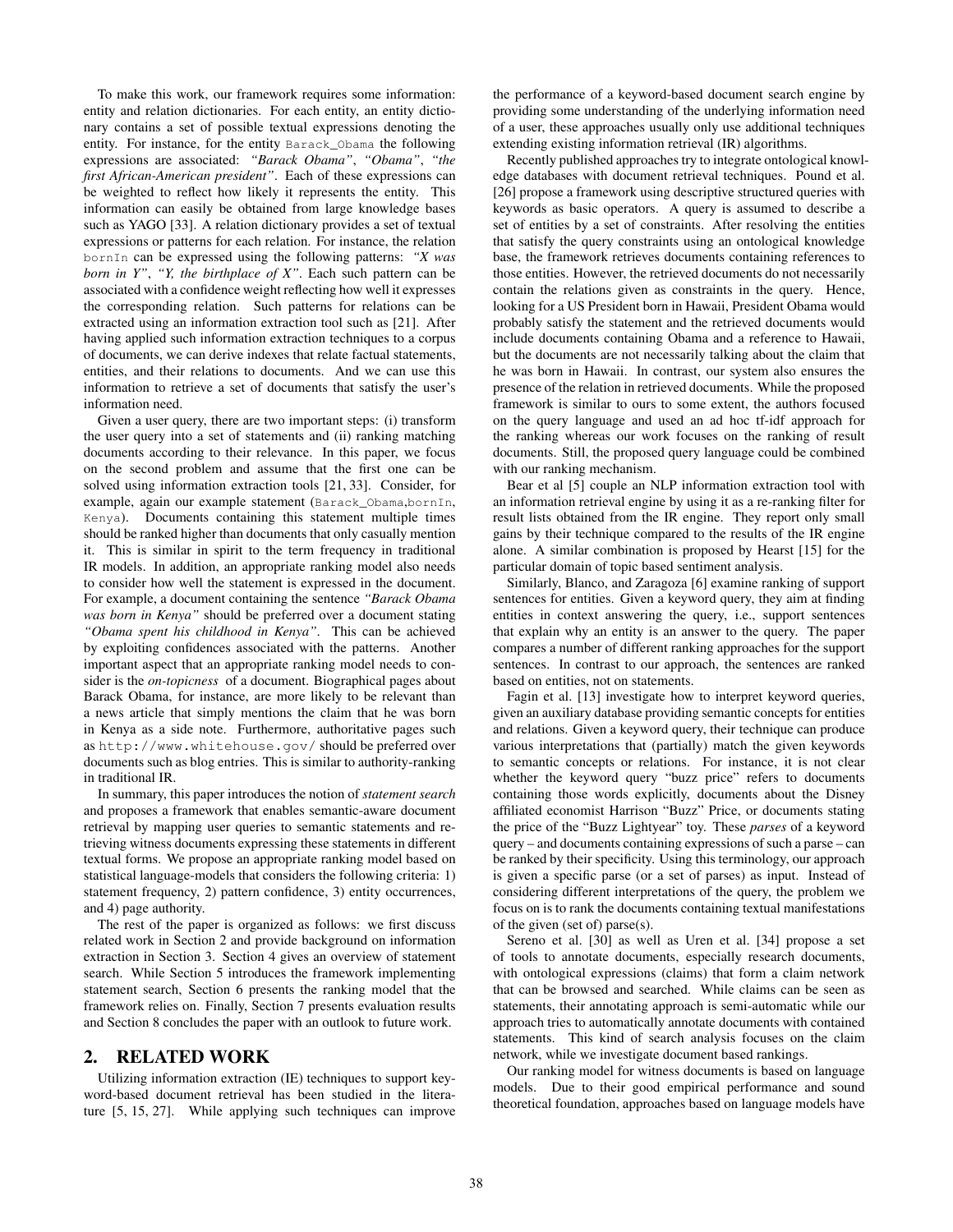received much attention in the IR community. Many variations of the basic language model approach have been proposed and studied. Language models have been applied to various retrieval tasks such as cross-lingual retrieval [35], expert finding [2], XML retrieval [17]. In particular, recently Elbassuoni et al. [11] proposed a language-model-based ranking for structured queries over RDF graphs. Also, Nie et al. [22] used language models to retrieve and rank entities given a keyword query. However, our retrieval model is the first to adopt language models for statement search over documents.

An overview of semantic search for textual documents is given in [20], which surveyed 22 systems, none of which providing any document ranking; the authors actually point out the necessity of research in that direction. The Semantic Desktop [29] is a semantic search engine that combines fact retrieval with semantic document retrieval using a triple-based algorithm and graph traversal. Given a natural language query, the approach tries to infer a structured query and retrieve matching triples. If there is no perfect answer, the ontology that the queries are evaluated against is used to expand the user query, and the expanded query is evaluated on a document collection to retrieve matching documents. RankIE [7] is a system for entity-based document search that can exploit structural background knowledge such as ontologies. It includes the ExplainIE tool [4], which was developed to debug IE results in business intelligence applications, mainly by visualizing how entities and documents are related.

Semantic Web search engines try to find RDF content on the Web based on keywords or URIs. To rank the sources of relevant content, they often use variations of the the PageRank algorithm [9, 14] or the tf-idf measure [23]. Semantic Web search engines focus on locating RDF sources and do not consider provenance of RDF data. An important aspect in this context is how to present results to a user, the problem of snippet generation for facts has been studied a lot [1, 24].

# 3. BACKGROUND ON INFORMATION EXTRACTION

Information Extraction (IE) is the process of automatically extracting structured information such as entities, relationships between entities, and properties of entities from unstructured and semi-structured sources. The process of information extraction typically is a two-fold process. First, the system analyzes documents and extracts *statement candidates* from the text. Second, it integrates these candidates by removing contradictory statements or deriving new ones (through inference for instance).

One common approach to extract statements from text is to use a set of phrase-patterns to match the possible linguistic realizations of the abstract statements. This is usually done by combining natural language processing and statistical inference in order to identify qualifying patterns that are used to extract facts of interest.

Once statements, also referred to as facts, have been extracted, they are stored in a fact repository or a knowledge base. The most common format to store extracted facts is the W3C-endorsed RDF, which is the model adopted in the Semantic Web community. RDF knowledge bases consist of statements in the form of subject-property-object triples. For example, the information that Barack Obama was born in Hawaii can be represented formally as the RDF triple (Barack\_Obama,bornIn,Hawaii) with subject Barack\_Obama, property/relation bornIn, and object Hawaii. An RDF knowledge base can conceptually be regarded as a large graph with nodes corresponding to entities (subjects and objects) and edges denoting relationships or properties, which we refer to as an RDF graph. Search on this kind of ER/RDF data is naturally expressed by means of structured graph-pattern queries using query languages such as the W3C-endorsed query language SPARQL [31]. A result to a query expressed in such a way is a subgraph of the underlying knowledge graph that consists of a set of triples matching the query graph.

In this paper, we assume that our framework is working with named (canonic) relations originating from information extraction tools working with predefined canonic relations [21, 33], i.e., the system is configured to look for patterns for a set of given relations, e.g., bornIn. We can easily extend the framework to work with anonymous relations defined by clusters of similar patterns. For a cluster the confidence of each pattern can be defined by the distance to the cluster center. Some systems [3, 12] extract "interesting" patterns from a document corpus without naming them and try to cluster semantically similar patterns. Each obtained cluster represents an anonymous relation.

### 4. STATEMENT SEARCH

As explained in the introduction, *statement search* aims at retrieving a set of relevant documents to a set of given statements. This type of search can be motivated by two slightly different information needs. First, a user might want to verify whether a certain statement is true. For instance, a user might wonder whether Barack Obama was born in Kenya and seek documents confirming this statement. Second, a user might want to investigate a certain statement, i.e., learn more details about it. For example, the user might know that Osama Bin Laden died on May 2011 but wants to find more details about his death. In both cases, the user is interested in documents referencing the statement in some way. However, with respect to these two user goals, a document is relevant to a statement query if it either verifies the statement *(persuasiveness)* or provides further information about the statement topic *(on-topicness)*. These two main properties might compete with each other in determining the relevance of a given witness document. There might be documents that very clearly and convincingly support the statement (*persuasive*) but only casually mention the statement and are mainly concerned with another topic (not *on-topic*). For instance, the Wikipedia article about the Kapiolani Medical Center in Honolulu might clearly state that Obama was born there but then would provide no further information about Obama's childhood. A blog post discussing Obama's childhood on the other hand could provide more information about the president's youth but might be a less convincing source for the verification of his birthplace. The quality of a witness for a given query therefore depends on the user's preference on these two aspects. Our ranking model tries to incorporate different features estimating a document's *on-topicness* and its *persuasiveness* in a way that allows to adapt the ranking according to a user's preferences. Still, a perfect witness would satisfy both properties to the full, being informative on the topic and persuasive for the statement(s) in the query. Thus, at the core, our ranking model aims at finding the best documents based on the probability that they are a perfect witness for a given set of statements. In our model, the quality of a witness is therefore based on the following aspects:

- 1. Given a set of statements  $q$ , a witness can only be perfect if it covers all statements in  $q$ . This affects both properties, as a statement cannot be verified with a document that does not contain the statement, and it is also unlikely that additional information related to the statements can be found there.
- 2. A document is only informative to a user if she can learn more about the statement(s) of interest. Therefore, the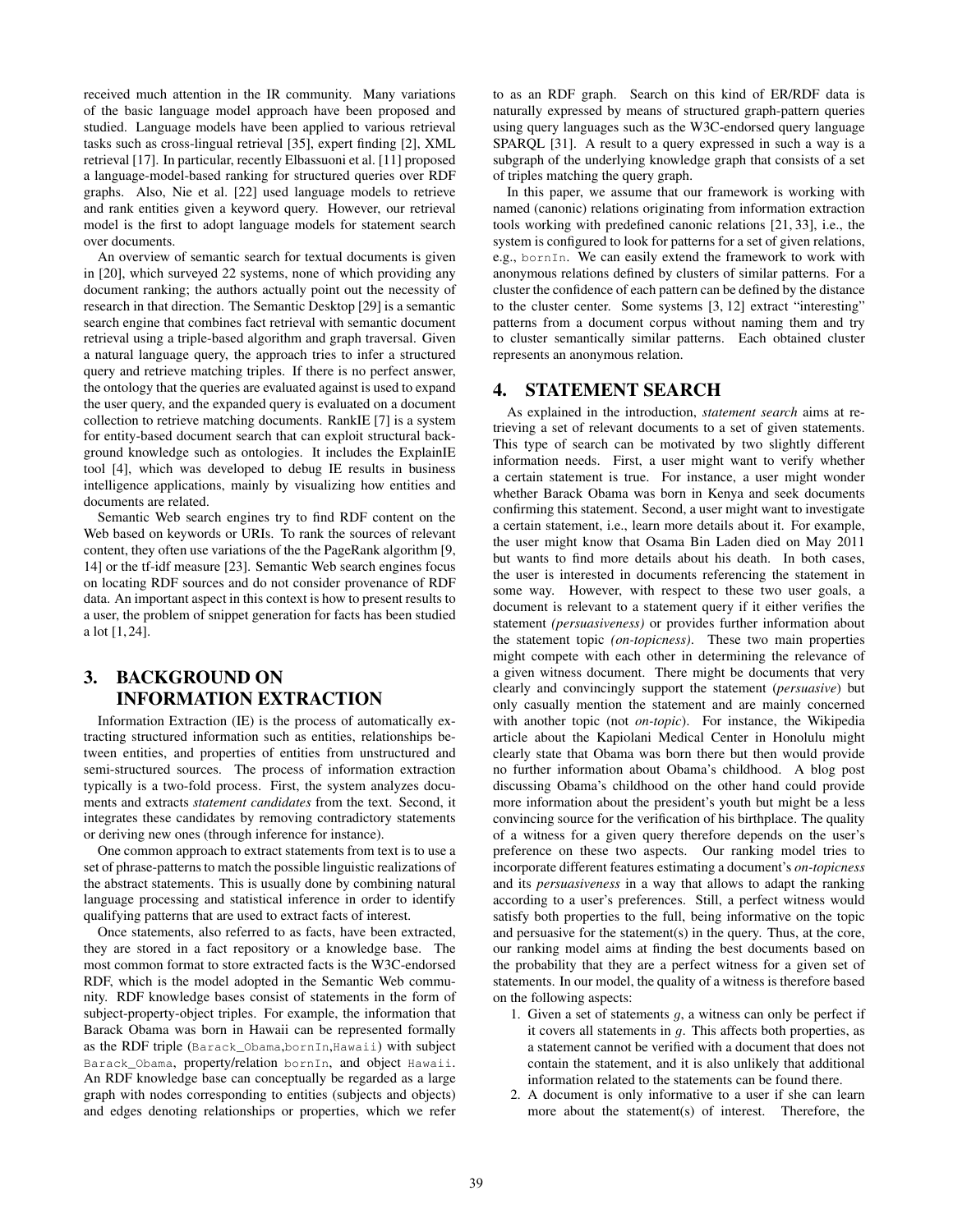

Figure 1: Architecture

document needs to focus on the topic given by the statement(s). This is the main aspect of on-topicness: that more information on the topic needs to be present.

- 3. Statements can be expressed in various textual forms. Some of these statement representations are more directly associated with the abstract statement than others. A witness can only be used to verify a statement if the statement is expressed clearly within the document's content. A perfect witness will formulate the statement(s) in a way that leaves no room for other interpretations. This is the main aspect of persuasiveness, if the expression of the statement is vague it will not convince a user.
- 4. In general, we trust information obtained from some documents more than information contained in others. For instance, if the White House website issues a birth certificate for President Obama stating that he was born in Hawaii while a conspiracy blog page states that he was instead born in Kenya, ignoring other factors, most people would rather believe the White House. Both, the statement(s) of interest expressed in the documents (persuasiveness) as well as further information *(on-topicness)* are subjects to trustworthiness.

Our ranking model, introduced in detail in Section 6, tries to take all these considerations into account. Before we dwell into the details of our ranking model and how it achieves the aforementioned goals, we describe our system framework in the next section.

## 5. SYSTEM OVERVIEW

As explained in the introduction, our system employs an information extraction tool to implement *statement search*. That is, it transforms a user query into RDF statements and retrieves the most relevant witness documents supporting them. Figure 1 gives an overview of our system. In a nutshell, our system works as follows:

- 1. The document corpus is processed by an information extraction (IE) tool. This process results in two types of information:
	- dictionaires that are used to look up entities based on entity names and textual patterns based on relations, and
	- a set of indices that can be used to find occurrences of a given entity or a statement inside the documents of the corpus.
- 2. Given a user query, our system utilizes a translation component that transforms the user query into a set of RDF statements referring to entities and relations contained in our dictionaries.
- 3. The system retrieves the documents that match these statements and ranks them based on how likely they are to be relevant witnesses to the given statements.

In the remainder of this section, we provide more details on the most important components of our framework.

### 5.1 Dictionaries

The framework uses two types of dictionaries: an entity dictionary and a relation dictionary. With the help of an IE system, we can use these dictionaries to identify statements expressed in documents and to understand user queries and translate them into triple-based statement queries.

#### *Entity Dictionary*

Unique entities usually have several non-canonical *names* (Definition 5.1). For instance, the unique entity Barack\_Obama can be represented by the names *"Obama"*, *"Barack Hussein Obama"*, *"the US President"*, etc. The relationship between entities and their names is an m-to-n relation, i.e., every entity can have many names and every name can refer to different entities. The same entity name could even refer to different entities within the same document. For instance, in a biography about President Obama, the entity name *"Obama"* might refer to President Barack\_Obama or to his father Barack Obama Sr. The problem of identifying the right entity for a given name is known as *entity disambiguation* [19] . However, at this point we assume:

- 1. Each entity name is uniquely addressing exactly one entity within a given document.
- 2. The disambiguation is solved externally and a mapping from entity names to the entity they refer to is given, e.g., as a side product obtained from information extraction.

DEFINITION 5.1 (ENTITY DISAMBIGUATION). *Given an entity name*  $\tilde{s}$  *that occurs in a document d, the entity it refers to within d* is given by: entity  $(\tilde{s}, d)$ .

The framework makes use of the entity dictionary in three respects: first, when translating user queries into triple form (Section 5.5), second, when matching statements back to their textual occurrences in the document (Section 5.1), and third, when creating the entity occurrence index (Section 5.3).

#### *Relation Dictionary*

Similar to the case of entities, a relation can be expressed using various *patterns*. A pattern  $p$  is defined as a recurring textual representation of an abstract relation  $r$ . For instance, the textual phrase *"was born in"* could correspond to the pattern "X was born in Y" indicating the bornIn relation on the subject entity  $X$  and the object entity Y. While we assume that the patterns we deal with represent *binary relations* between two arguments, we make no assumptions on the way a pattern is defined. A pattern could, for example, be represented by a textual phrase, an n-gram, or a regular expression. We refer to the occurrence  $p(\tilde{s}, \tilde{o})$  of a pattern  $p$  with two entity names  $\tilde{s}$  and  $\tilde{o}$  as a *pattern instance*. If it occurs in document d, we write  $p(\tilde{s}, \tilde{o}) \in d$ . For example, given the pattern above, the phrase *"Obama was born in Kenya"* would be a pattern instance with X representing the entity name *"Obama"* and Y being instantiated with *"Kenya"*.

Any pattern can indicate multiple relations with varying certainty. For instance, the phrase *"Obama's home country Kenya"*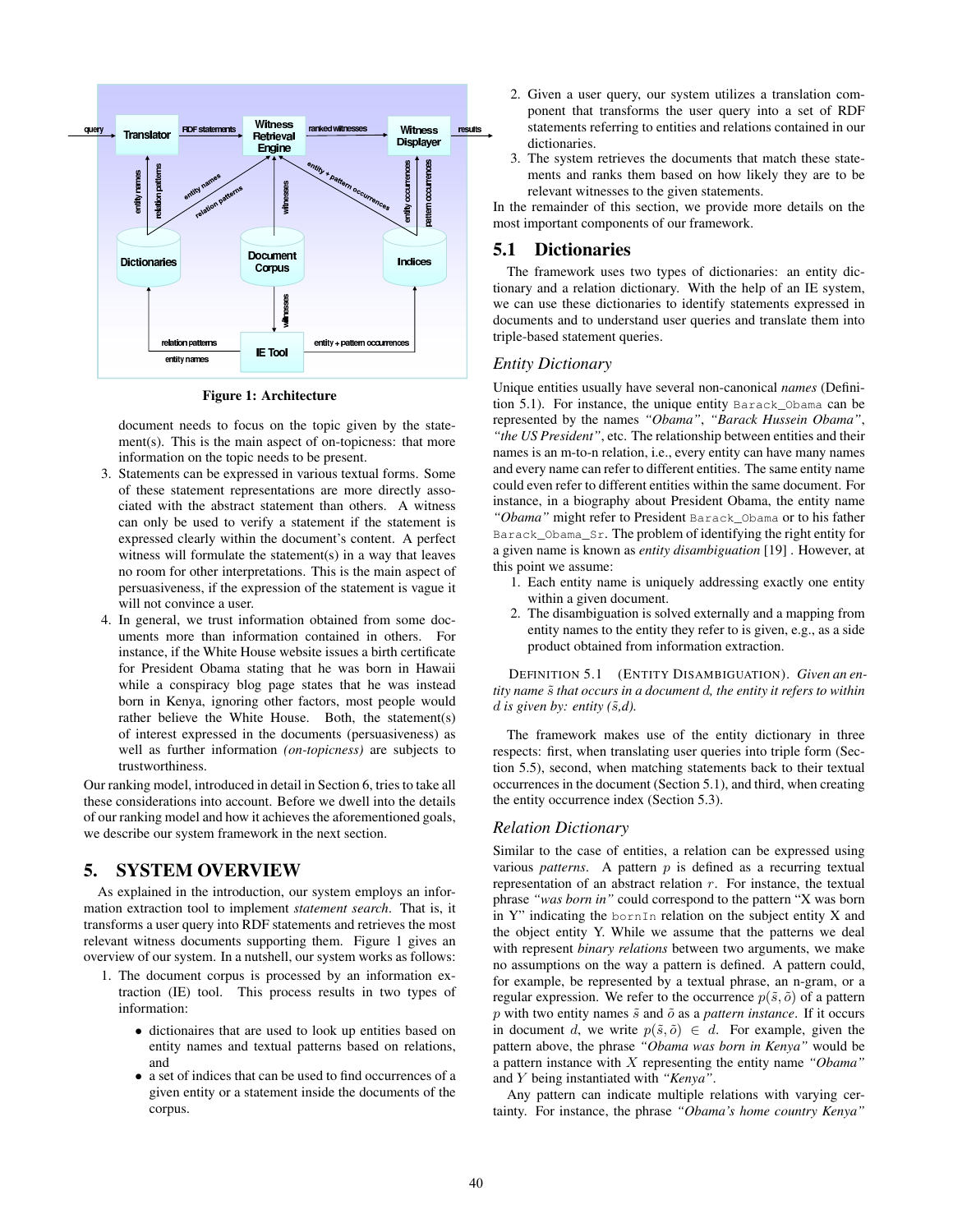could refer to the fact that Barack Obama has family roots in Kenya (Barack\_Obama,hasAncestorsFrom,Kenya) or it could indicate that he was born (bornIn) in Kenya. Thus, for any relation  $r$ that can be expressed by pattern p a confidence value  $conf(p, r)$ (Definition 5.2) representing the likelihood that  $p$  expresses  $r$  is given.

DEFINITION 5.2 (PATTERN CONFIDENCE). *Assume two entity names*  $\tilde{s}$  *and*  $\tilde{o}$ *, a pattern* p*, and a relation* r *are given. The confidence*  $\text{conf}(p, r)$  *represents the probability that given that a pattern instance*  $p(\tilde{s}, \tilde{o})$  *appears in a document d, the author wanted to express the relation*  $r(entity(\tilde{s}, d), entity(\tilde{o}, d))$ *. We say* p *indicates*  $r$  *(indicates(p, r)) if and only if*  $conf(p, r) > 0$ *.* 

Given a query statement (RDF triple), indicative pattern instances can easily be identified by matching the entities and the triple relation to patterns that indicate it. Formally, if  $D$  is the document corpus, all indications of a triple statement  $(s,r,o)$  are given by  $\{p(\tilde{s}, \tilde{o})| indicates(p, r) \wedge \exists d \in D. entity(\tilde{s}, d) =$  $s \wedge entity(\tilde{o}, d) = o \wedge p(\tilde{s}, \tilde{o}) \in d$ .

For instance, given the statement triple  $t =$  (Barack\_Obama, bornIn, Kenya), a document where *"Kenya"* is mapped to Kenya, *"Obama"* is mapped to Barack\_Obama, and given that indicates( "X was born in Y", bornIn) holds, then the pattern instance *"Obama was born in Kenya"* is an indicative pattern instance for t.

#### 5.2 Witnesses

Based on the above introduced formalisms, we can now formally define the notion of a witness (document) for a (set of) statement(s).

Whenever a pattern instance  $p(\tilde{s}, \tilde{o})$  of a pattern indicating a relation  $r$  occurs in a document  $d, d$  is called a witness for the statement  $r(s, o)$  with  $s = entity(\tilde{s}, d)$  and  $o = entity(\tilde{o}, d)$ . Thus, given a set of statements  $g = \{t_1, ... t_n\}$ , where  $t_i =$  $(s_i, r_i, o_i)$ , then d is a witness for g if there is at least one  $t_i$  for that a pair  $\tilde{s}, \tilde{o}$  exists such that:

- 1.  $s_i$ =entity  $(\tilde{s}, d)$ ,
- 2.  $o_i$ =entity  $(\tilde{o}, d)$ ,
- 3. *indicates* $(p, r_i)$ , and
- 4.  $p(\tilde{s}, \tilde{o})$  occurs in d.

Any witness for  $q$  is a candidate considered in our ranking algorithm described in Section 6. In order to efficiently identify documents in which pattern instances matching a given statement occur, we make use of a set of indices (Section 5.3).

#### 5.3 Indices

We have two types of indices in our system. The first one deals with relation patterns and utilizes both the entity and relation dictionaries. For each document, it stores the number of times a certain pattern is instantiated with certain arguments in a document. For example, given the statement (Barack\_Obama,bornIn, Kenya), and the text snippet *"Obama was born in Kenya"*, the index would store that pattern "X was born in Y" appears with *"Obama"* and *"Kenya"*. In fact, as we assume entity names are disambiguated, the index directly stores the disambiguated entities Barack\_Obama and Kenya. Hence, to identify witness candidates given a statement triple, it suffices to match the pattern instances of all patterns indicating the relation against the arguments of the statement.

The second index deals with entities and stores for each document  $d$  the number of times an entity is mentioned in  $d$ . Since entities do not directly appear inside the documents but are referred to using different natural language names, this index utilizes the entity dictionary in order to look up the entity corresponding to an entity name (see Definition 5.1).

## 5.4 IE Tool

The information extraction tool is responsible for processing the documents in our corpus and providing the dictionaries. It is also responsible for generating the necessary indices that our retrieval engine operates on to retrieve and rank the witnesses. Generally speaking, we can use any information extraction tool, e.g., [21], if it provides us with some sort of binary patterns, preferably associated with confidence values, to extract entity occurrences. Since information extraction is not the focus of this paper, we omit the details of the information extraction tool and refer the user to related work [21]. The output of the IE tool that our system uses consists of the dictionaries and indices.

#### 5.5 Query Translator

The query translator is responsible for processing a given user query and transforming it into a set of RDF statements that our system can process. In order to do so, it utilizes the dictionaries and the IE tool to perform the translation of the query into a set of RDF statements using the same vocabulary as our dictionaries and indices. Assume, for instance, a user wants to verify that Obama was born in Kenya, she might provide the phrase query *"Obama was really born in Kenya?"*. It would then be translated into the statement triple (Barack\_Obama,bornIn,Kenya) and the system would output witnesses containing the statement.

Alternatively, queries might also be given directly as a set of RDF triples, such that our system could, for instance, be used as a verification tool for automatically extracted ontologies. Assume, for instance, a movie knowledge base is generated by an information extraction tool. Then, a user might consider it to be a mistake if she sees four different statements claiming that the role of the character Tony in the movie "The Imaginarium of Dr. Parnassus" was played by four different actors. Using our framework, she could issue the set of all four statements to see which of them is more likely to be true. This might lead her to a document containing expressions of all four statements, which explains that three actors replaced Heath Ledger as he died in the midst of the production.

#### 5.6 Witness Retrieval Engine

The witness retrieval engine is responsible for retrieving *any document that matches the given query* (i.e. at least one statement of the query is indicated in the document) and rank this set of *witnesses* according to the ranking model described in Section 6. It utilizes the entity and relation dictionaries to identify the corresponding possible entity names and relation patterns for the given statements. It uses this information, along with the indices in order to rank the matching witnesses according to the ranking criteria described in Section 4.

Once witnesses are ranked, they are passed to the witness displayer which is responsible for displaying the ranked witnesses to the user. The witness displayer can utilize a variety of techniques to display the witnesses to the user in response to its original query. For instance, the identified statements corresponding to the user query can be highlighted in the returned witnesses, as well as any other automatically extracted information that our IE tool managed to extract from the witnesses. However, this is not the focus of this work, and we thus omit further details about the witness displayer.

### 6. WITNESS RETRIEVAL AND RANKING

As explained in the previous section, our ranking model is concerned with ranking a set of witnesses that are relevant to a given set of RDF statements. Note that we decouple the problem of transforming the user query into RDF statements from the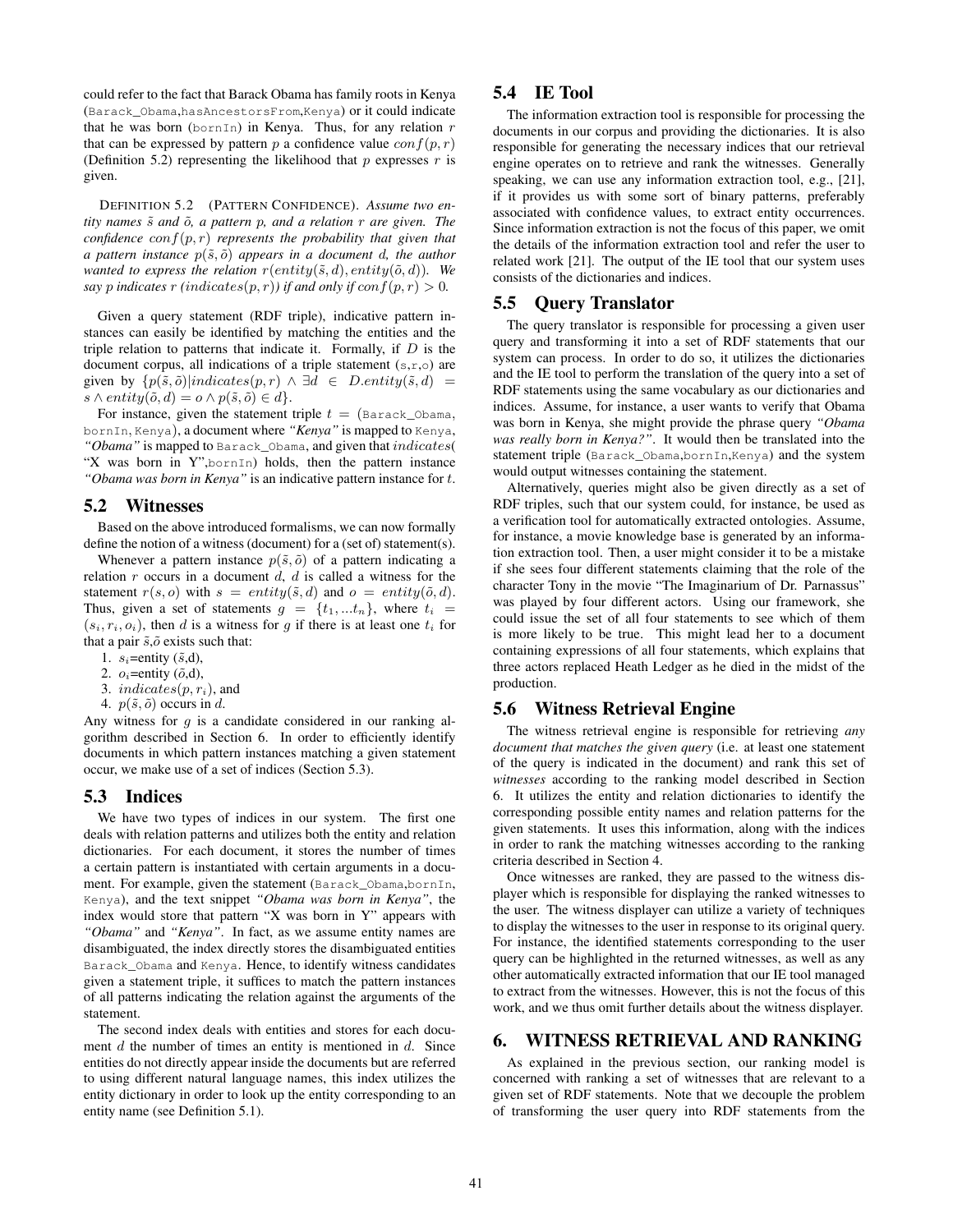ranking of witnesses problem since they are basically independent problems. We thus assume that the transformation of queries into RDF statements is deterministic. Our ranking model can easily be extended to handle the case where this transformation process involves inaccuracies. However, in this paper we focus on the problem of ranking the witnesses given a set of RDF statements.

Our ranking model is based on statistical language models (LMs) [16, 25]. The witness documents are ranked based on the probability of being relevant to the query statements  $\{t_1, t_2, ..., t_n\}$ , which we denote as  $P(d|t_1, t_2, \ldots, t_n)$  (here, d is a witness). Applying Bayes' rule, we have:

$$
P(d|t_1, t_2, ..., t_n) = \frac{P(t_1, t_2, ..., t_n|d)P(d)}{P(t_1, t_2, ..., t_n)}
$$
(1)

Since  $P(t_1, t_2, ..., t_n)$  does not depend on the witnesses, we can ignore it during the ranking. This implies that

$$
P(d|t_1, t_2, ..., t_n) \propto P(t_1, t_2, ..., t_n|d)P(d)
$$
 (2)

 $P(d)$  is the prior probability that witness d is relevant to any statement. This probability can be estimated in various ways, and in our case we estimate it using the static authority of the page or pagerank [8]. We do this in order to take into consideration the trustworthiness of the witnesses (i.e., give higher weight to witnesses that are authoritative).

As for the probability  $P(t_1, t_2, ..., t_n|d)$ , we assume independence between the query statements for computational tractability (in-line with most traditional keyword ranking models). Thus,

$$
P(t_1, t_2, ..., t_n|d) = \prod_{i=1}^{n} P(t_i|d)
$$
 (3)

To avoid overfitting and to ensure that the witnesses that do not contain all the query statements do not have a zero probability, we use smoothing:

$$
P(t_1, t_2, ..., t_n | d) = \prod_{i=1}^{n} [\alpha P(t_i | d) + (1 - \alpha) P(t_i | Col)] \quad (4)
$$

The first component is the the probability of the statement  $t_i$ being generated by document  $d$  and the second component is the probability of generating the statement  $t_i$  by the whole collection Col.

We rely on two different methods to estimate the probability  $P(t_i|X)$  of generating statement  $t_i$  using X, where  $X \in \{d, Col\}$ :

*Unbiased Estimator.* Since statements can appear in different forms in witnesses, we need to first fold a statement into all corresponding indicative patterns instances that can be used to represent the statement in order to estimate the probability  $P(t_i|X)$ . This is similar to translation models [36], when the query is expressed in one language, and the documents retrieved are in a different language. Let the set  $Y = \{y_1, y_2, ..., y_m\}$  be the set of all possible pattern instances. The probability  $P(t_i|X)$  is then computed as follows:

$$
P(t_i|X) = \sum_{j=1}^{m} P(t_i|y_j)P(y_j|X)
$$
\n<sup>(5)</sup>

The first component  $P(t_i|y_j)$  in Equation 5 is the probability of representing the statement  $t_i$  using pattern instance  $y_j$ , which is computed as a function of the confidence of representing the relation of  $t_i$  using the pattern of  $y_j$ , as defined in Definition 5.2. Assuming that the relation of  $t_i$  is  $r_i$  and the pattern of  $y_i$  is  $p_i$ , we have:  $P(t_i|y_j) = f(conf(p_j, r_i))$ . Note that  $P(t_i|y_j)$  would be *zero* if  $r_i$  cannot be expressed using pattern  $p_i$ .

The second component  $P(y_j | X)$  in Equation 5 is the probability of generating pattern instance  $y_j$  given X where  $X \in \{d, Col\}.$ This is estimated using a maximum-likelihood estimator as follows:

$$
P(y_j|X) = \frac{c(y_j;X)}{\Sigma_{y \in Y} c(y;X)}
$$
\n<sup>(6)</sup>

Here,  $c(y; X)$  denotes how often the pattern instance y occurs in X.

*Entity-Biased Estimator.* The unbiased estimator only takes into consideration the occurrence of the statements in the witnesses. It does not take into consideration what other statements occur in the witness and whether or not they are related to the query statements. For instance, assume the user query consisted of the statement  $t = (Barack\_Obama, bornIn, Kenya)$ . Also assume that witnesses  $d_1$  and  $d_2$  both contain x statements, and that the query statement appears in each witness only once. Thus,  $P(t|d_1)$  =  $P(t|d_2)$ . However, assuming that  $d_2$  contains more statements about Obama than  $d_1$  which is a news directory for instance, we would like to rank  $d_2$  higher than  $d_1$ . To this end, let the statement  $t_i$  be of the form:  $(s, r, o)$  with subject s, predicate r and object o. The probability  $P(t_i|d)$  is now defined as follows:

$$
P(t_i|d) = \beta_s P_e(s|d) + \beta_o P_e(o|d) + (1 - \beta_s - \beta_o) P_t(t_i|d)
$$
 (7)

where  $P_e(s|d)$  and  $P_e(o|d)$  are the probabilities of generating the subject s and object o using witness d respectively, and  $P_t(t_i|d)$  is the probability of generating the whole statement  $t$  using  $d$ . The parameters  $\beta_s$  and  $\beta_o$  control the influence of each component.

The probability  $P_t(t_i|d)$  is estimated using the unbiased estimator from Equation 5. The probabilities  $P_e(s|d)$  and  $P_e(o|d)$  are in turn estimated using the frequency of occurrence of  $s$  and  $o$  in d, respectively. For instance,  $P_e(s|d)$  is computed as follows:

$$
P_e(s|d) = \frac{c(s;d)}{\sum_{e \in d} c(e;d)}\tag{8}
$$

where  $c(e; d)$  is the number of times an entity e occurs in document d.

## 7. EVALUATION

In this section, we discuss a three-fold evaluation of our ranking model. First, we outline the setup of our evaluation environment (Section 7.1). Then, we discuss what effect the parameters in general have (Section 7.2). Afterwards, we analyze the performance of our ranking model (given the set of witnesses is already determined) based on some concrete settings tailored towards different use cases. We use a naive arbitrary ranking and a keyword-based entity-oriented ranking for comparison (Section 7.3). Finally, our retrieval approach is compared to a purely keyword-based retrieval approach, that is not aware of any statement indication found by the extraction engine (Section 7.4).

#### 7.1 Setup

*Dataset & Document Pooling.* We use the English part of the ClueWeb 09 document corpus<sup>1</sup>, a standard IR benchmark collection containing about 500 million English language documents harvested from the Web. As running our extraction system, SOFIE/PROSPERA [21, 33], on the whole ClueWeb corpus would have been too expensive with our current setup, we constructed a document topic subset by selecting 43 well-known entities, i.e., politicians (e.g., Barack Obama), actors/directors (e.g., Clint Eastwood), soccer players and clubs (e.g., David Beckham) and scientists (e.g., Albert Einstein), to retrieve the top-1000 documents based on a BM25-based score [28] for different names and spelling variants of these entities taken from the general purpose knowledge base YAGO [32]. This resulted in a pool of 182,139 documents, on

<sup>1</sup>http://boston.lti.cs.cmu.edu/Data/clueweb09/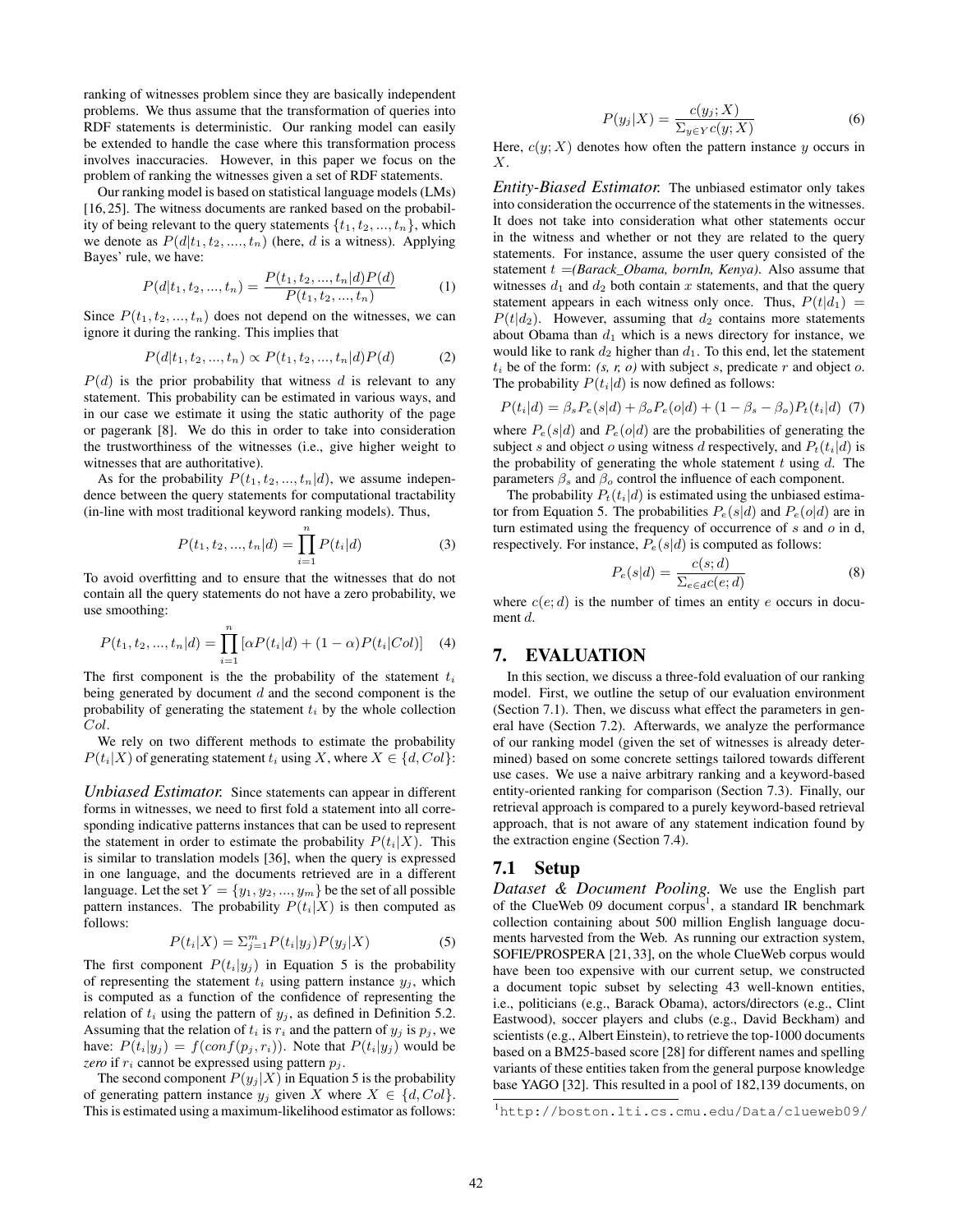which a modified version of SOFIE/PROSPERA was run that keeps track of fact provenance information. As SOFIE/PROSPERA iteratively learns new patterns, the extraction process was repeated several times.

*Queries.* We defined 56 queries in the form of statement sets. For instance, one query with a single statement would be the set {(Barack\_Obama, isLeaderOf, USA)}, while one with multiple statements focussing on JFK's assassination would be given by {(JFK, diedOn, 1963-11-22),(JFK, diedIn, Dallas)}. We only considered statements that were supported by at least 10 documents (usually more). For each query, a set of potentially relevant documents was generated by pooling the top-50 rankings using various settings of our ranking mechanism. Remember that this includes a filtering step such that only documents containing an indication for at least one statement of the query were considered for the ranking. This resulted in witness pools of 80 witnesses per query on average with a minimum of 11 documents and a maximum of 435 documents for a single query. For the system comparison (see Section 7.4), additional documents retrieved by the (statement indication unaware) runs based on keyword search were added to each pool.

*Human Assessments.* As outlined earlier, our framework aims at two different use cases. First, a user might aim to learn more about specific statements; second, she might be interested in verifying the validity of some statements. Reflecting these two use-cases our system aims to support, all documents in the pool were assessed 1) as a whole document on their on-topicness (does it contain more information relevant to the query than the actual statement indication) and 2) separately for each statement on their persuasiveness (how strong is its support for this statement). For both assessment dimensions a graded relevance scale with three grades (*non-relevant, somewhat relevant, highly relevant*) was used. For binary measures such as MAP we project the graded assessments to a binary relevance scale, such that a statement or document is relevant in the binary scale if it is highly relevant in the graded scale. For the parameter and ranking (of prefiltered witnesses), evaluation we will mostly assume that documents can only be judged as being relevant for a statement on the *persuasiveness* scale if the extraction system recognized an appropriate indication of the statement in that document. From a usability point of view this makes sense since a user will usually skip a result for which the system cannot highlight a statement indication. However, if the user considers the document, she may be able to identify support for statements not recognized by the extraction engine. In a more aggressive assessment, we have also considered a document as relevant with regard to persuasiveness if the assessor could find the statement, but the system could not. Note that this only affects multi-statement queries since we require at least one indication of a statement to add a document to the pool. We denote the evaluation ignoring indications not recognized by the extraction system as *machine-ignorant* and the one that is more thorough as *human-aware*. For the system evaluation (Section 7.4), where we compare against purely keyword search approaches without any prior knowledge about statement indications, we solely use the *human-aware* method.

*Measures.* We apply different measures for result quality that loosely correspond to our two evaluation aspects. First, we compute the mean average precision (MAP) and the normalized discounted cumulative gain (nDCG, [18]) for the top 5,10, and 20 results, averaged over all queries. Second, we compute the mean rank (mr), i.e., the first rank at which at least one convincing (highly relevant) indication has been seen for each statement in the query on average, and related to this the mean reciprocal rank (mrr).

## 7.2 Parameter Analysis

Our model provides several possibilities to adjust it to a user's needs. The entity bias can be controlled by the  $\beta_s$ ,  $\beta_o$  variables (see Equation 7). Similarly the influence of the smoothing versus the main ranking function can be influenced by setting the  $\alpha$  parameter (Equation 4). Additionally our implementation allows to switch influence of document trustworthiness (i.e., pagerank) on and off. Similarly, the influence of the pattern confidence for computing  $P(t_i|X)$  in Equation 5 can be set to no influence, linear influence or quadratic influence.

We have investigated the effects of different settings of these parameters. The pagerank values, which we use as an approximation of a document's probability to contain accurate and extensive information, do not seem to have a significant impact. This might have several reasons: 1) Our query set did not contain many disputed statements where we saw "untrustworthy" witnesses. 2) SPAM pages were already sorted out using the Waterloo Spam rankings<sup>2</sup>. 3) We use pagerank only as a page trust approximation. Pagerank might not always be a good indicator that the information provided is of high quality, in the end we aim at having user feedback provide the trust values. The other parameters, however, provide the expected effects. For instance, increasing the  $\beta$  values tends to improve results on the on-topicness aspect, but might decrease the precision for the persuasiveness (see Table 1), while a higher confidence influence tends to have the inverse effect. However, those parameters are quite interdependent, so that there is no definite behavior that applies to each setting, e.g., increasing one  $\beta$  value means decreasing either the pattern confidence influence or the other  $\beta$  parameter. If one of the  $\beta$  weights or both together reach 1 they completely dominate the ranking formula which might provoke a stronger negative (or sometimes positive) effect depending on the other settings. Similarly, the initial step from both  $\beta$  values being set to 0 towards having at least one of them at 0.1 has a much larger impact as similar increases on a setting where  $\beta_s + \beta_o > 0$  already holds. Table 1 shows one of the more extreme cases clearly outlining the influence of the  $\beta_s$  parameter on the ranking performance. For changes of the  $\alpha$  value we could not find a noteworthy overall impact on average. However, we did not look into extreme values (e.g.,  $\alpha = 1$  or 0). Still, a high value of  $\alpha$  can lead to overfitting as the smoothing looses influence.

## 7.3 Ranking Evaluation

In this section, we analyze the performance of our ranking method, given a set of documents identified as witnesses for (part of) the query, in terms of *on-topicness* and *persuasiveness.* We compare the proposed ranking method to a naive ranking (*naive*), which ranks the witness set randomly, as well as to a keywordbased entity-oriented ranking method (*lucene*) implemented with *Apache Lucene*<sup>3</sup> using its default parameter setting. *Both alternative ranking methods were applied on the prefiltered witness pool generated for each query*, as we only evaluate the ranking of witnesses, not the identification of potential witnesses.

For the Lucene-based rankings, we generated keyword queries based on the entities contained in the statement(s) of the query. The relations are therefore not represented in the Lucene keyword query translations. As keyword engines are specialized in finding documents for a certain topic given by keywords, we expected that this method will have good results in the on-topic evaluation.

<sup>&</sup>lt;sup>2</sup>http://durum0.uwaterloo.ca/clueweb09spam/

<sup>3</sup>http://lucene.apache.org/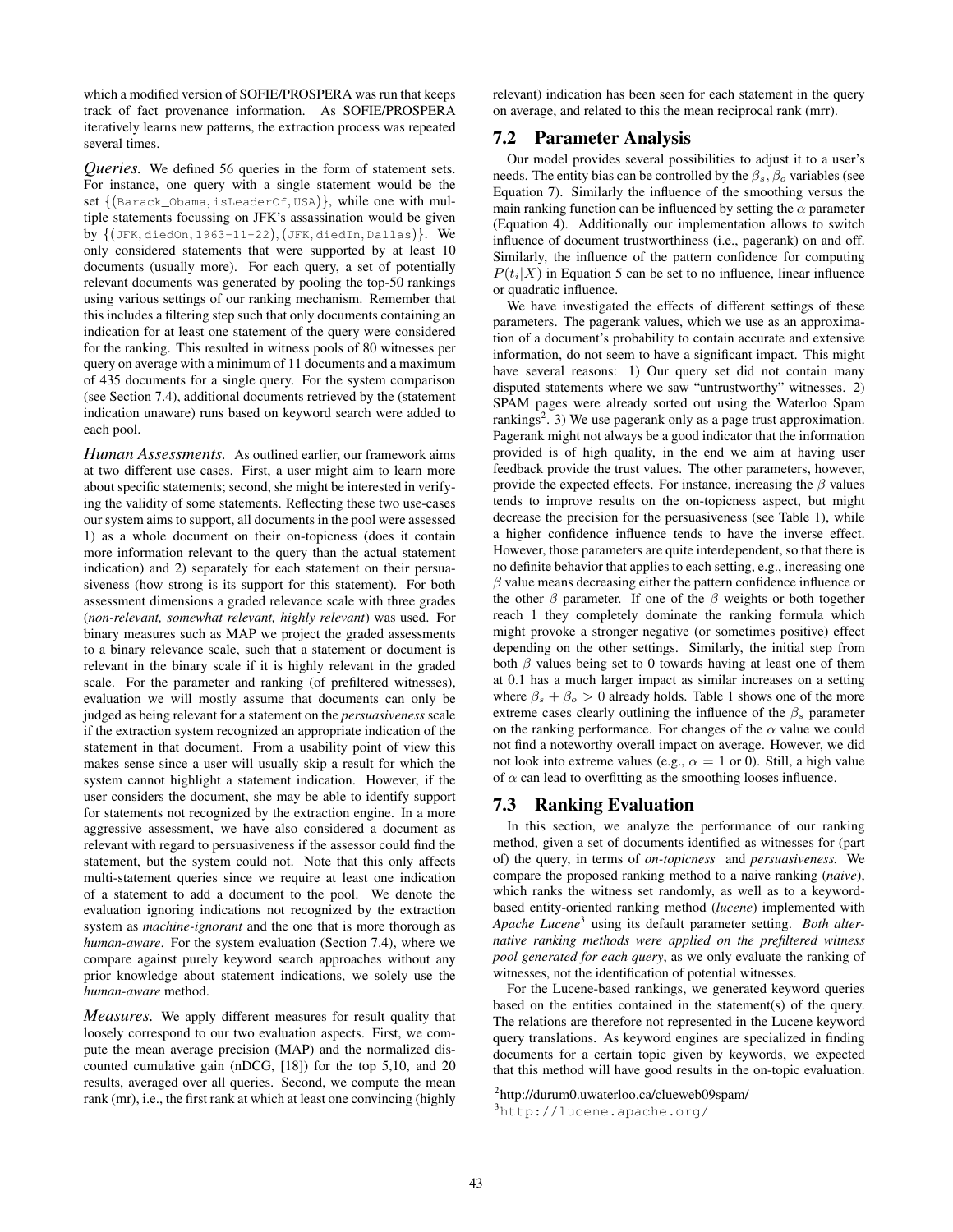| relevance type | measure  | grading scheme | $\beta_s=0$ | $\beta_s=0.1$ | $= 0.3$ | $= 0.5$ | $\beta_s=0.6$ | $= 0.8$ | $\rho_s = 1$ |
|----------------|----------|----------------|-------------|---------------|---------|---------|---------------|---------|--------------|
| persuasiveness | Avg MAP  | binary         | 0.898       | 0.813         | 0.817   | 0.826   | 0.816         | 0.815   | 0.79         |
| persuasiveness | Avg nDCG | graded         | 0.898       | 0.844         | 0.82    | 0.808   | 0.802         | 0.8     | 0.78         |
| persuasiveness | Avg mrr  | binary         | 0.89        | 0.80          | 0.78    | 0.76    | 0.75          | 0.747   | 0.746        |
| on-topicness   | Avg MAP  | binary         | 0.673       | 0.703         | 0.752   | 0.759   | 0.755         | 0.757   | 0.777        |
| on-topicness   | Avg nDCG | graded         | 0.61        | 0.71          | 0.764   | 0.781   | 0.780         | 0.786   | 0.79         |

Table 1: The effects of  $\beta_s$  with  $\beta_o = 0$ , quadratic pattern confidence influence, pattern weighing on and  $\alpha = 0.5$ 

We were mainly interested in a on-topicness-oriented baseline and whether using the knowledge about relations in the ranking would have a noticeable impact in terms of persuasiveness.

| Name     | $\alpha$ | $\beta_s$ | $\beta_o$ | confidence | pagerank |  |
|----------|----------|-----------|-----------|------------|----------|--|
| persuade | 0.5      |           |           | quadratic  | on       |  |
| topic    | 0.9      | 0.5       | 0.5       | no         | off      |  |
| mix      | 0.9      | 0.1       | 0.3       | quadratic  | off      |  |
| old      | 0.7      | 0         |           | linear     | on       |  |
| pr       | 0.5      | 0         | 0         | no         | on       |  |
|          | 0.9      |           | 0         | quadratic  | off      |  |

Table 2: The ranking model configurations

For our own system, we make use of three main example configurations of our ranking model representing different use cases (for details see Table 2). One setting (*persuade*) aims at high persuasiveness by ignoring any entity occurrences, but rather relying on the pattern confidence values. Another one (*topic*) mimics an entity search, aiming at on-topicness by focusing totally on the entity occurrences ( $\beta_s = \beta_o = 0.5$ , thus in a maximal combination) ignoring any other influence like page rank or pattern confidence. A third configuration tries to achieve a good balanced mix of both goals by applying some entity bias while still considering pattern confidences and applying pattern frequency smoothing (*mix*).



Additionally, settings that mainly rely on pattern confidence (*cf*)

and respectively pagerank (*pr*) are investigated as well as a setting without any entity bias and with linear confidence influence (*old*) introduced in an earlier demo paper [10]. Fig. 2 shows that *lucene* clearly meets the expectation of per-

forming well in the *on-topic* evaluation in terms of nDCG, and only *topic*, our parameter setting optimized for achieving high ontopicness, can compete with it. Note, however, that the mixed configuration *mix* is not too far behind (∼7%), while all other configurations are at the same level as the naive approach.

The picture changes when we look at persuasiveness of statement indications. Fig. 5(a) shows the mean rank for single-statement queries. Here, the statement-oriented rankings (*persuade*, *old*) are notably better than the entity-oriented approaches: using *persuade* a user would on average have to look only at the first result to be convinced that the statement she is interested in holds, while with



Figure 3: Comparison of persuasiveness performance based on *machine-ignorant nDCG* for all queries



Figure 4: Comparison of persuasiveness performance based on *machine-ignorant MAP* for all queries

*lucene* she would on average need to look at a second document. Note that *topic* performs similar to *lucene.* The better performance of statement-oriented approaches is reinforced by the mrr values in Fig. 5(b), where *persuade* dominates while pagerank-only ranking is surprisingly good. The reason for the latter might be that those documents with a large pagerank in our corpus are often from Wikipedia. So for most single-statement queries the Wikipedia page of the main entity will be in the top results and would usually contain what we are looking for. The good performance of *pr* breaks down on multiple-statement queries or when we look at the nDCG values in Fig. 3, 6 and 7, as a single good document is not enough for a high nDCG value. For nDCG (Fig. 6) and MAP (Fig. 4), *persuade* is notably ahead of the other approaches.

The advantage of using relation information on persuasiveness becomes even clearer when we look at multi-statement queries (Fig. 5(a), 5(b) and 7). Note that the difference between *persuade*, *cf* and *old* and the topic-oriented approaches *lucene,topic* increases further. You may also note that *cf*, which sometimes outperforms *persuade* falls behind on multi-statement queries (Fig. 7). This is probably due to the higher  $\alpha$  value, which may lead to overfitting. Also, pagerank cannot help as a counterweight. It might also be surprising that the naive approach has obviously quite a convincingly small mr value, however, the nDCG is about half that of the better pattern aware settings.

So far we have only considered results from the *machineignorant* evaluation. However, results from a *human-aware* evaluation recognizing also statement indications not found by the extraction system as support for the persuasiveness judgements are, in general, not too different as can be seen in Fig. 5(c). While the advantage of *persuade* and *mix* over lucene stays similar for single fact queries, lucene can gain on multi-statement queries.

Finally, in Fig. 8 we investigate a combined relevance measure that only counts documents as being relevant if they are highly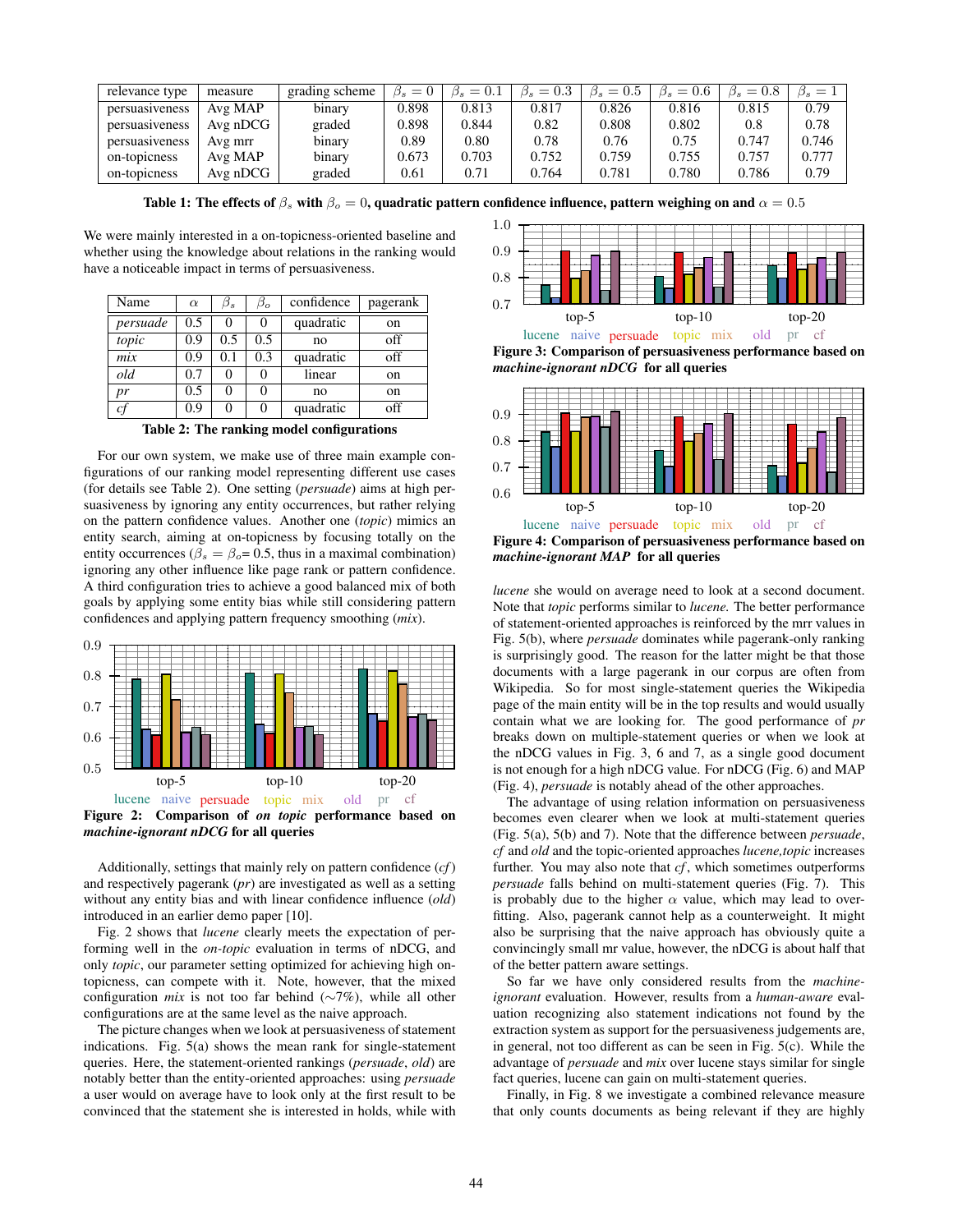



queries in a combined *machine-ignorant* evaluation setup

relevant on exactly one aspect and as being highly relevant if they are highly relevant on both aspects. For instance, a document being relevant in the on-topicness aspect alone is non-relevant, a document being highly relevant in the on-topicness aspect alone is relevant and a document being highly relevant in the on-topicness and persuasiveness aspect is highly relevant. Here we can see that the statement-oriented and mixed settings perform quite well with *mix* being more adept for the long tail while the topic-oriented approach falls behind.

After all, by relying mainly on entity occurrences (*topic*), we can mimic the performance of a state-of-the-art keyword-based ranking system, and this gives good results in terms of on-topicness, while bringing in the relations (*persuade*) will increase the persuasiveness decreasing the on-topicness, but also a balancing is possible with our framework (*mix*). In the next step, we investigate how useful our framework for the overall retrieval task is compared to a keyword query system.

## 7.4 System Evaluation

The general use case discussed in this paper is end-user statement search, so we also compare against a keyword search retrieval system without any prior knowledge about contained statements. Therefore, we ran Lucene (again with default settings) on the initial set of 182,139 documents retrieved from ClueWeb with three variations of keyword queries. First, each of our queries was translated into a keyword query based only on the involved entities *(fluc:ee)*. Second, each query was fully translated with the relations being translated by a manual mapping, e.g., translating the relation wasBornIn to "was born in" *(fluc:ere)*. Finally, each query was translated fully again but the relations were translated based on the

best (highest confidence) pattern known to the extraction system for that particular relation *(fluc:epe)*. For each of these variations, we gathered the top-20 documents and assessed them. The results of the evaluation are shown in Fig. 9. As expected, the keyword-based search achieves good results for on-topicness that are competitive to our approach, albeit by comparing *lucene* with *fluc:ee* one can see that the indication-based filtering improves results notably. This becomes even more evident with respect to *persuasiveness.* This can be seen by comparing the keyword-based approaches to the *naive* ranking (with prefiltering) or to the prefilter-supported Lucene run *(lucene)*. Our persuasiveness tailored approach stands out prominently: similarly clear as the three measures shown in Fig. 9 are the mr values: using a keyword-based approach, a user would need to look on average at ∼4.5 results *(fluc:ee)*, ∼3.8 results *(fluc:ere)*, and ∼3.7 results *(fluc:epe)* compared to ∼2.9 results with the prefilter supported *lucene* or ∼1.5 results with the *persuade* setting. Note that in general the effectiveness of our pattern index based ranking strongly depends on the quality of the extraction system. A keyword search approach has the general advantage that it is independent of the extraction system but vice versa does not gain from the extraction system's knowledge about statement indications.

# 8. CONCLUSION AND FUTURE WORK

In this paper, we introduced the notion of statement search and presented a framework implementing it. Given a phrase query, the proposed framework maps it to a factual statement (or a set of such statements) and retrieves documents containing textual expressions supporting the queried statement(s). We proposed a configurable ranking model based on language models for ranking witnesses, which can be tuned for favoring either documents with strong statement support or further information related to the given statement(s). Our evaluation results show that our ranking model outperforms term-based document ranking in finding strongly supportive documents.

There are a number of possible directions for future work. An important extension of the ranking model would be to automatically derive optimal tuning parameters based on user preferences. Another aspect in this context is diversification, i.e., given multiple statements and a set of documents that only contain subsets of the statements, adapt the ranking of the results in a way that documents